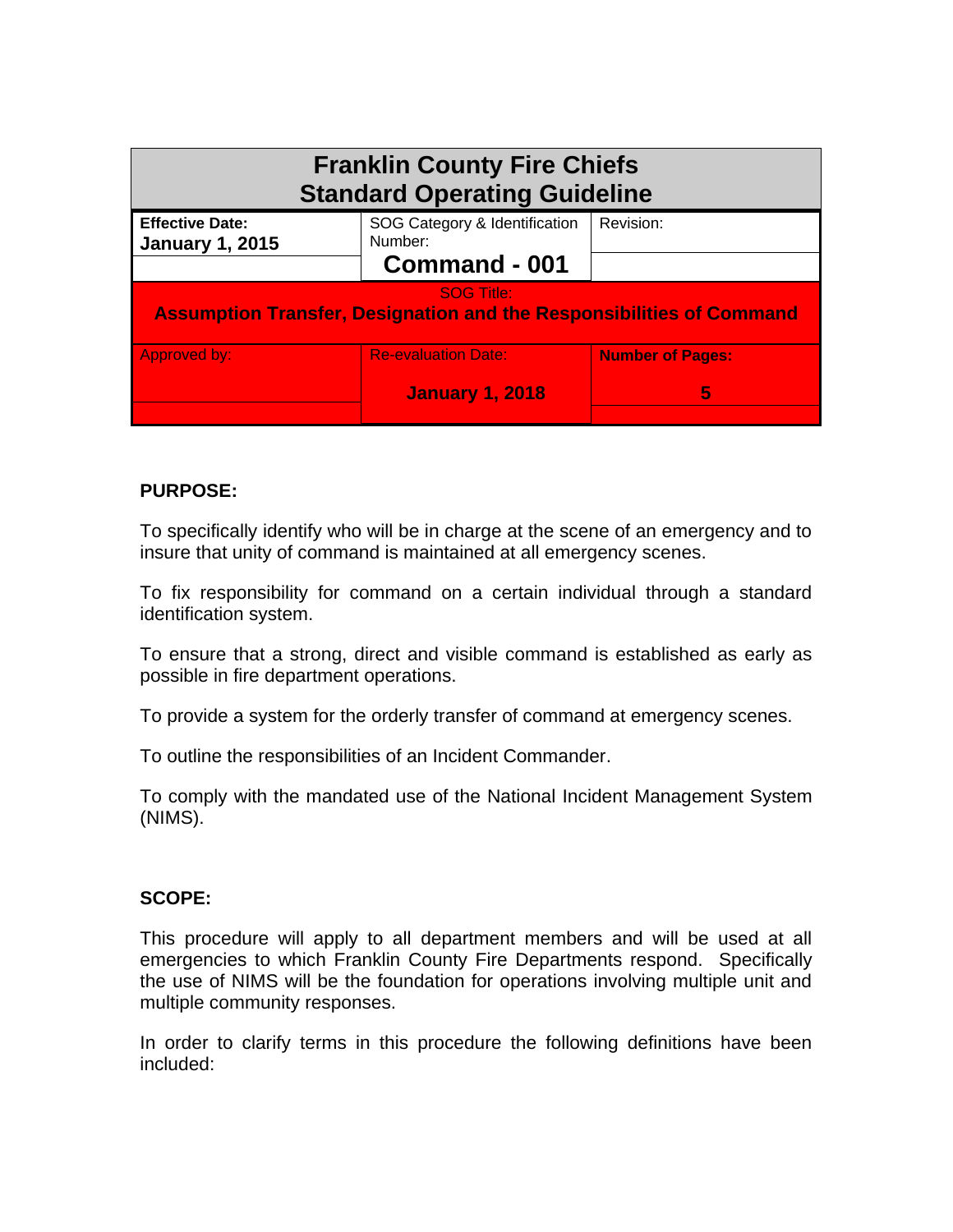*COMBATIVE COMMAND* - An option available to the first arriving officer or senior firefighter who is initially in command of the emergency. This individual will take an active role while carrying out required tactical operations. Decisions will be based upon the individual's evaluation of incident needs and available resources. The individual should be prepared to give a synopsis of actions and conditions via radio or face to face upon arrival of a chief officer and the establishment of formal command.

*FORMAL COMMAND* - An option available to the first arriving officer/crewmember and required of all officers assuming command from the first arriving officer or senior firefighter. The officer or senior firefighter will take a command position which is fixed with good visibility of the incident. The officer or senior firefighter will not involve himself/herself in tactical operations at the scene.

### *COMMAND RESPONSIBILITIES*

Take an effective command position

Assess incident priorities

Determine strategic goal(s) and tactical operations to support

Develop or approve and implement the action plan

Develop command structure appropriate for the incident (divisions, groups, branches, etc.)

Assign appropriate divisions, groups, and command staff as required

Assess resource needs

Order, deploy, reinforce, relieve and release resources

Coordinate all emergency activities

Serve as ultimate incident safety officer

Coordinate activities of outside agencies

Authorize information releases to the media

Transfer command when incident is de-escalating

Terminate command

Complete and submit NFIRS fire reports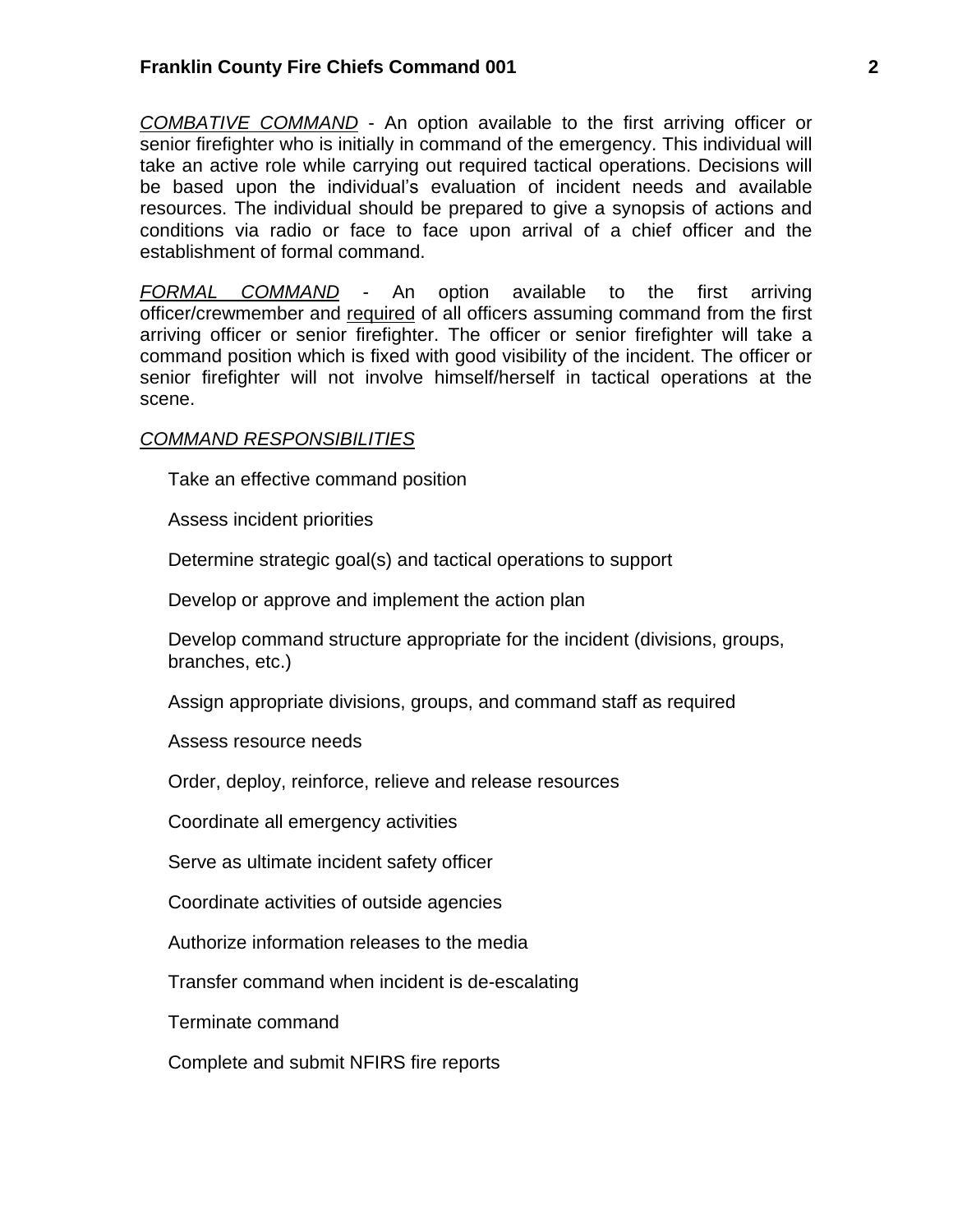### **Franklin County Fire Chiefs Command 001 3**

\*Multi-company response - if first arriving officer sends companies back before arrival of a higher-ranking officer on the assignment, the first arriving officer will be responsible for the report. If command is transferred to the chief officer on the assignment, Chief Officer or senior firefighter will be responsible for the fire report.

**Note: Command is responsible for transitioning from Simulcast 1 to a regional command channel to facilitate appropriate on scene communications and free up Simulcast 1 for Dispatch radio traffic.**

### **PROCEDURES:**

#### *SINGLE COMPANY RESPONSE:*

Whenever a single company responds to an incident, the company officer or senior crewmember of the responding company will be in command of the incident and will assume full authority and responsibility for all actions conducted at the scene until command is properly transferred.

When operating at the scene the radio designation of the command officer/crewmember will be the call number of the apparatus. Radio communication example: "Shelburne Control - Deerfield Engine 3" (wait response from Shelburne Control) "please contact Western Massachusetts Electric Company (WEMCO) and have them respond to the scene".

If after arrival at the scene, the officer/crewmember requests additional fire department apparatus and personnel, the procedures for the assumption of command as outlined in multi-company response will be followed.

### *MULTI-COMPANY RESPONSE - ASSUMPTION OF COMMAND*

Whenever multiple companies are dispatched to an incident the first arriving officer/crewmember will automatically assume command. The assumption of command will occur in the following way:

The officer/crewmember will announce arrival on the scene and report information based upon size-up, observed conditions and fireground actions that will be taken.

If the officer/crewmember is assuming the combative command role no radio communication designating combative command is required. The officer will use the call numbers of the company in all radio transmissions.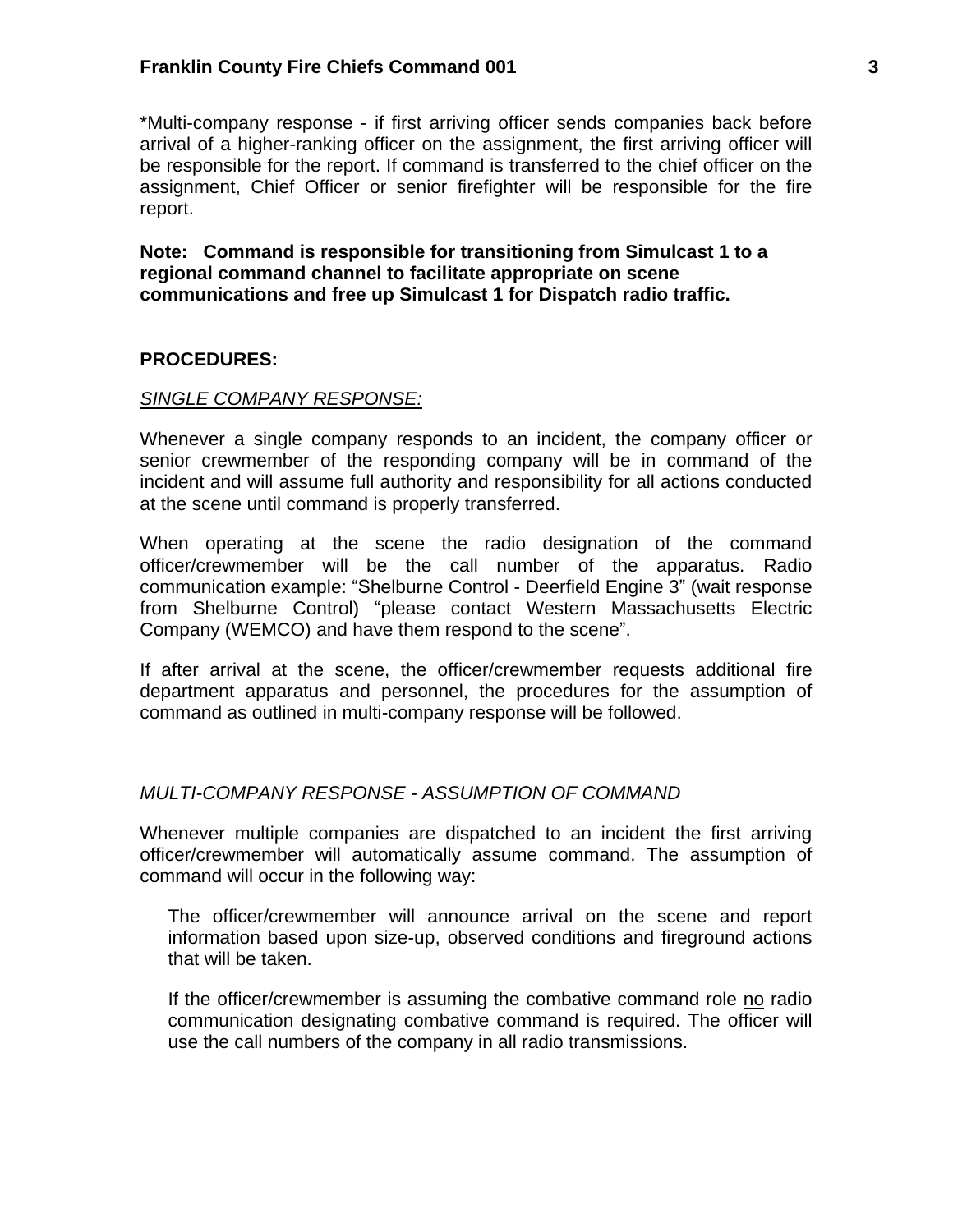For example: "Shelburne Control - Deerfield Engine 3 (wait response from Shelburne Control) Deerfield Engine 3 is on the scene at 228 Main Street, I have a two story wood residential dwelling with fire showing from two windows on the first floor. Engine 3 will be stretching a line through the front door. Ladder 2 will ventilate on side C of the building". "Engine 3 is assuming command".

In this example, The Engine 3 officer/crewmember is in command and taking a combative command role.

If the first arriving officer/crewmember is assuming a formal command role, the officer/crewmember will announce this over the radio by designating himself as command and naming the command. All formal commands will be designated using the town name or the street name that the incident is on.

For Example: "Shelburne Control from Deerfield Engine 3 (wait response from Shelburne Control) Deerfield Engine 3 is on the scene at 228 Main Street, I have a two story wood frame residential dwelling with fire showing from two windows on the first floor. Engine 3 has Main Street Command".

In this example, Engine 3 officer/crewmember is in command and taking a formal command role.

The first arriving officer/crewmember at the emergency shall have the authority to terminate the response of any additional responding units if after an appropriate assessment the officer/crewmember determines that the on scene resources are sufficient. The chief officer on the initial assignment, at his discretion, shall have the authority to continue his/her response. All other units are to follow the instruction of the first arriving officer/crewmember.

## *TRANSFER OF COMMAND*

Command will automatically be transferred from the first arriving officer/crewmember to the first arriving senior-ranking officer assigned to the incident.

Once command is transferred from the first arriving officer/crewmember command will be Formal and will be designated by the town or the street that the incident is on.